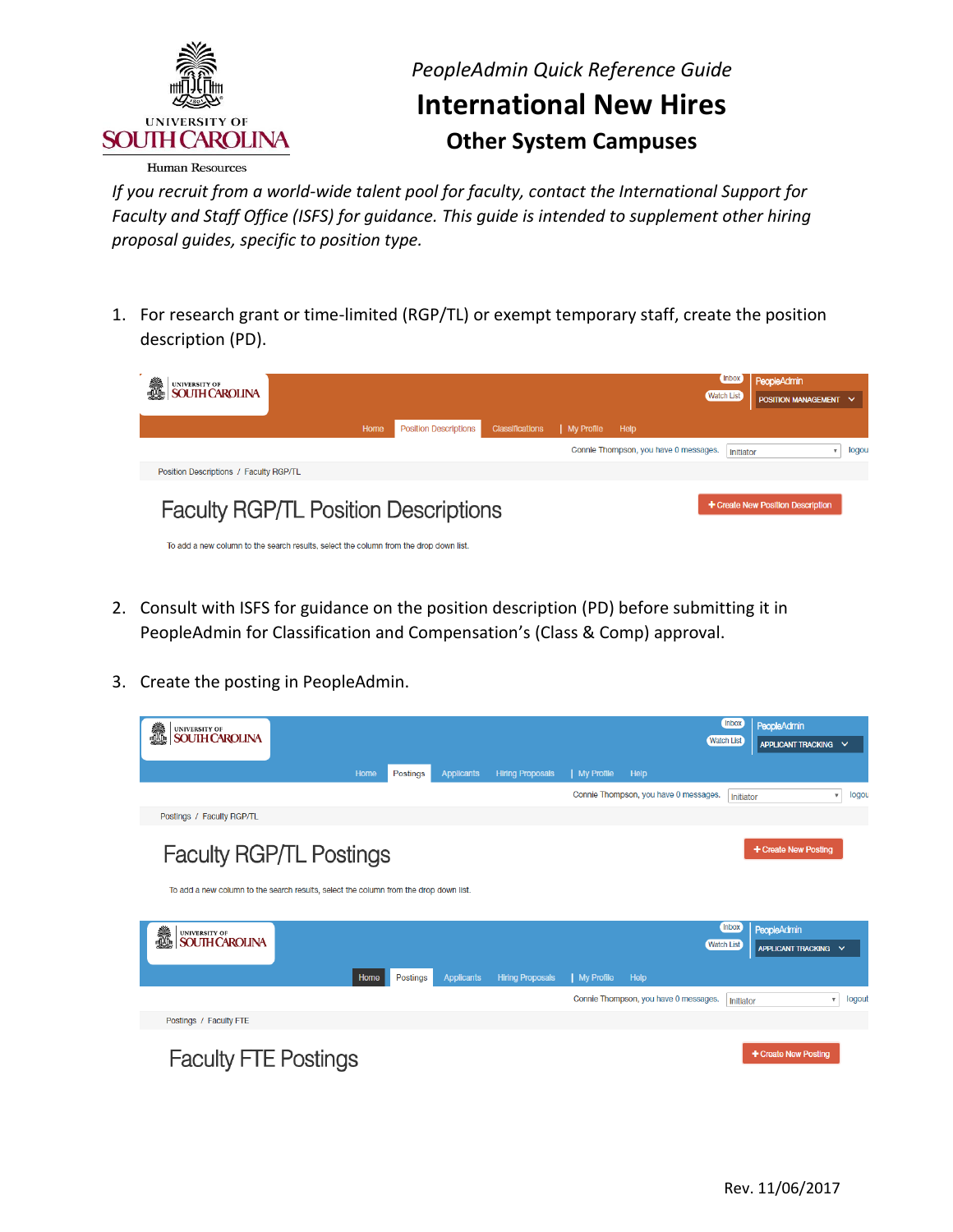

#### *PeopleAdmin Quick Reference Guide*

#### **International New Hires Other System Campuses**

#### Human Resources

 4. If an international applicant is identified in the applicant pool, contact ISFS for further guidance. Below are examples of scenarios in which you need to contact ISFS.

| a) | <b>General Information</b>                                                                               |     |
|----|----------------------------------------------------------------------------------------------------------|-----|
|    | Are you a United States citizen?                                                                         | No  |
|    | Do you now or will you in the<br>future require employer<br>sponsorship to work in the United<br>States? | Yes |
|    |                                                                                                          |     |
| b) | <b>General Information</b>                                                                               |     |
|    | Are you a United States citizen?                                                                         | No  |
|    | Do you now or will you in the<br>future require employer<br>sponsorship to work in the United<br>States? | No  |
|    |                                                                                                          |     |

- 5. For faculty full-time equivalent (FTE) candidates who are invited for an on campus interview, coordinate a meeting with ISFS during the visit to perform the following:
	- $\triangleright$  Review Visa status and history
	- $\triangleright$  Identify barriers, if any
	- $\triangleright$  Discuss immigration processes
- 6. ISFS will consult with the hiring department.
- 7. Once the candidate is selected and moved to recommend for hire, start the Hiring Proposal.

| ã | UNIVERSITY OF<br>SOUTH CAROLINA                                                                                                                                           |                                                                |          |                         |            |      |                                                                                              | Inbox<br><b>Watch List</b> | <b>PeopleAdmin</b><br>APPLICANT TRACKING V |       |
|---|---------------------------------------------------------------------------------------------------------------------------------------------------------------------------|----------------------------------------------------------------|----------|-------------------------|------------|------|----------------------------------------------------------------------------------------------|----------------------------|--------------------------------------------|-------|
|   |                                                                                                                                                                           | Home                                                           | Postings | <b>Hiring Proposals</b> | My Profile | Help |                                                                                              |                            |                                            |       |
|   |                                                                                                                                                                           |                                                                |          |                         |            |      | Connie Thompson, you have 0 messages.                                                        |                            | College/Division HR Contact ▼              | logot |
|   | Postings /  / Assistant Professor of Sociology (Posted) / Applicant Review / Shirley Temple Recommend for Hire                                                            |                                                                |          |                         |            |      |                                                                                              |                            | Search Results: Previous   M               |       |
|   | Job application: Shirley Temple (Faculty FTE)<br>Current Status: Recommend for Hire<br>Application form: USC Faculty Application<br>Full name: Shirley Temple<br>Address: | Created by: Shirley Temple<br><b>Owner: Applicant Reviewer</b> |          |                         |            |      | View Posting Applied To<br><b>T</b> Preview Application<br>Start Faculty FTE Hiring Proposal |                            |                                            |       |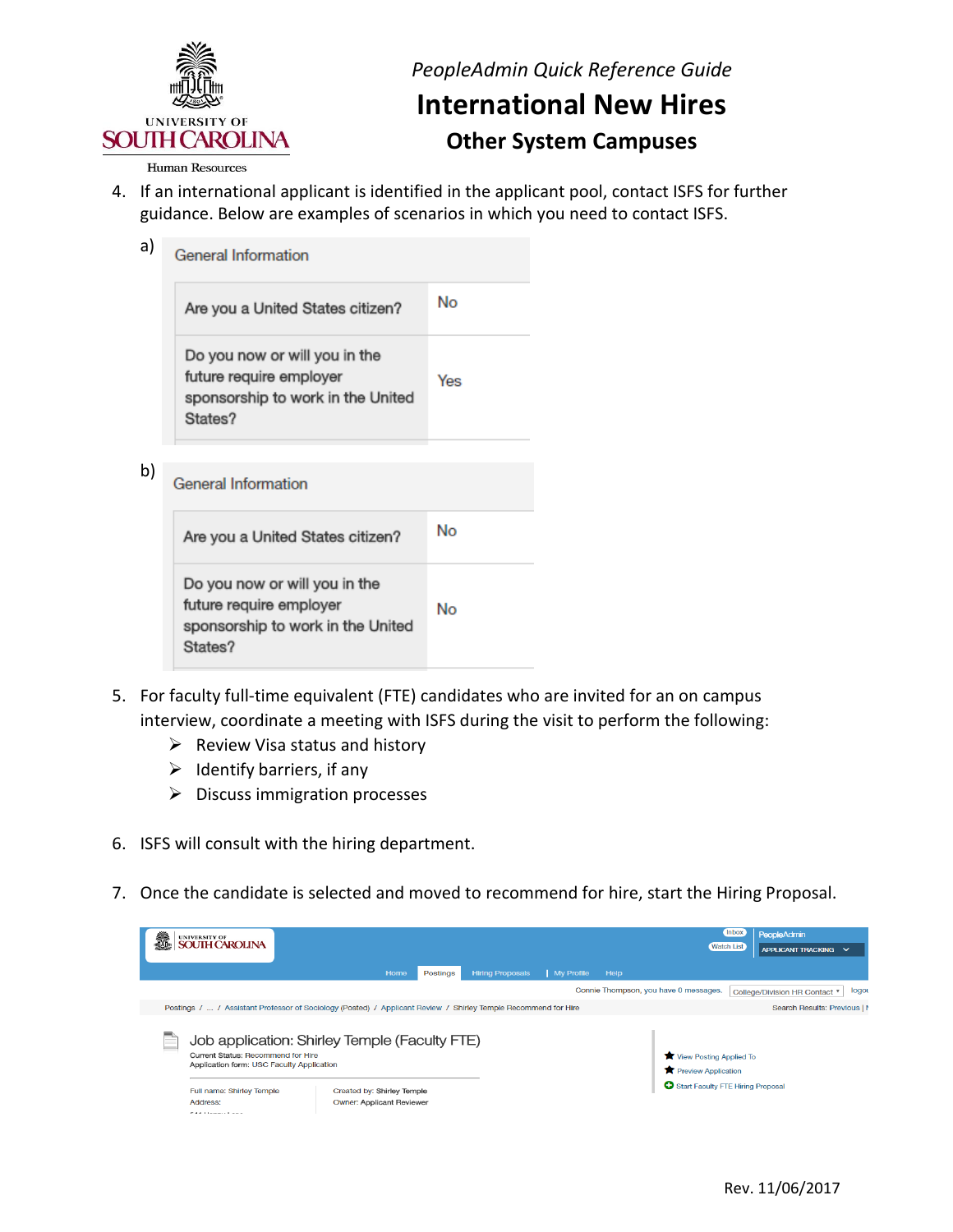

**Human Resources** 

 Note: The Prospective Non-U.S. Citizen tab is collecting information to generate the IS-1 report automatically.

| i.<br>UNIVERSITY OF<br>SOUTH CAROLINA                              |                              |            |                         |            |                                       | Inbox<br><b>Watch List</b> | PeopleAdmin<br>APPLICANT TRACKING V |                       |
|--------------------------------------------------------------------|------------------------------|------------|-------------------------|------------|---------------------------------------|----------------------------|-------------------------------------|-----------------------|
|                                                                    | Home<br><b>Postings</b>      | Applicants | <b>Hiring Proposals</b> | My Profile | Help                                  |                            |                                     |                       |
|                                                                    |                              |            |                         |            | Connie Thompson, you have 0 messages. |                            | <b>HR Operations</b>                | logou<br>$\mathbf{v}$ |
| Position Requests /  / Faculty Hiring Proposal / Instructor / Edit |                              |            |                         |            |                                       |                            |                                     |                       |
| <b>Editing Hiring Proposal</b><br><b>Candidate Information</b>     | <b>Candidate Information</b> |            |                         |            |                                       |                            | Next<br>Save                        |                       |
| <b>O</b> Position to be Filled                                     |                              |            |                         |            |                                       |                            |                                     |                       |
| O Job Offer Information                                            | Check spelling               |            |                         |            |                                       |                            |                                     |                       |
| <b>O</b> Prospective Non U.S. C                                    | * Required Information       |            |                         |            |                                       |                            |                                     |                       |
| Hiring Certification                                               | Personal Information         |            |                         |            |                                       |                            |                                     |                       |
| Hiring Proposal Documents                                          | Wire<br>Legal First Name     |            |                         |            |                                       |                            |                                     |                       |
| <b>Hiring Proposal Summary</b>                                     | Legal Middle Name            |            |                         |            |                                       |                            |                                     |                       |

 8. After all tabs have been completed and saved, go to the Reports tab, generate a draft offer letter with the international contingency paragraph, and email it to ISFS for review and approval.  $\ddot{\phantom{0}}$ 

| Faculty FTE /  / Faculty FTE Hiring Proposal / Summary / Reports                                                                                                                                                     |
|----------------------------------------------------------------------------------------------------------------------------------------------------------------------------------------------------------------------|
| Faculty FTE Hiring Proposal: Heather Bubbles (Faculty FTE)<br>Current Status: Approved to Make Offer- College/Division HR Contact                                                                                    |
| Position Type: Faculty FTE<br>Created by: System Account<br>Department: Office of the Registrar<br>Owner: College/Division HR<br>Contact<br><b>Applicant: Heather Bubbles</b><br>Posting: Visiting Faculty - Biology |
| Summary<br>History                                                                                                                                                                                                   |
| Hiring/Other Action Report for Faculty FTE                                                                                                                                                                           |
| <b>ISFS Proposal (formerly IS-1)</b>                                                                                                                                                                                 |
| Offer Letter Template - Non-Tenure Track Faculty Appointment                                                                                                                                                         |
| Offer Letter Template - Tenured/Tenure Track Faculty Appointment                                                                                                                                                     |
| Offer Letter Template - Non US Citizen Non-Tenure Track Faculty Appointment                                                                                                                                          |
| Offer Letter Template - Non US Citizen Tenured/Tenure Track Faculty Appointment                                                                                                                                      |
| Rehire Report for Faculty FTE                                                                                                                                                                                        |

 9. ISFS will review, suggest revisions as needed, and return the edited offer letter to the hiring department via email with additional instructions.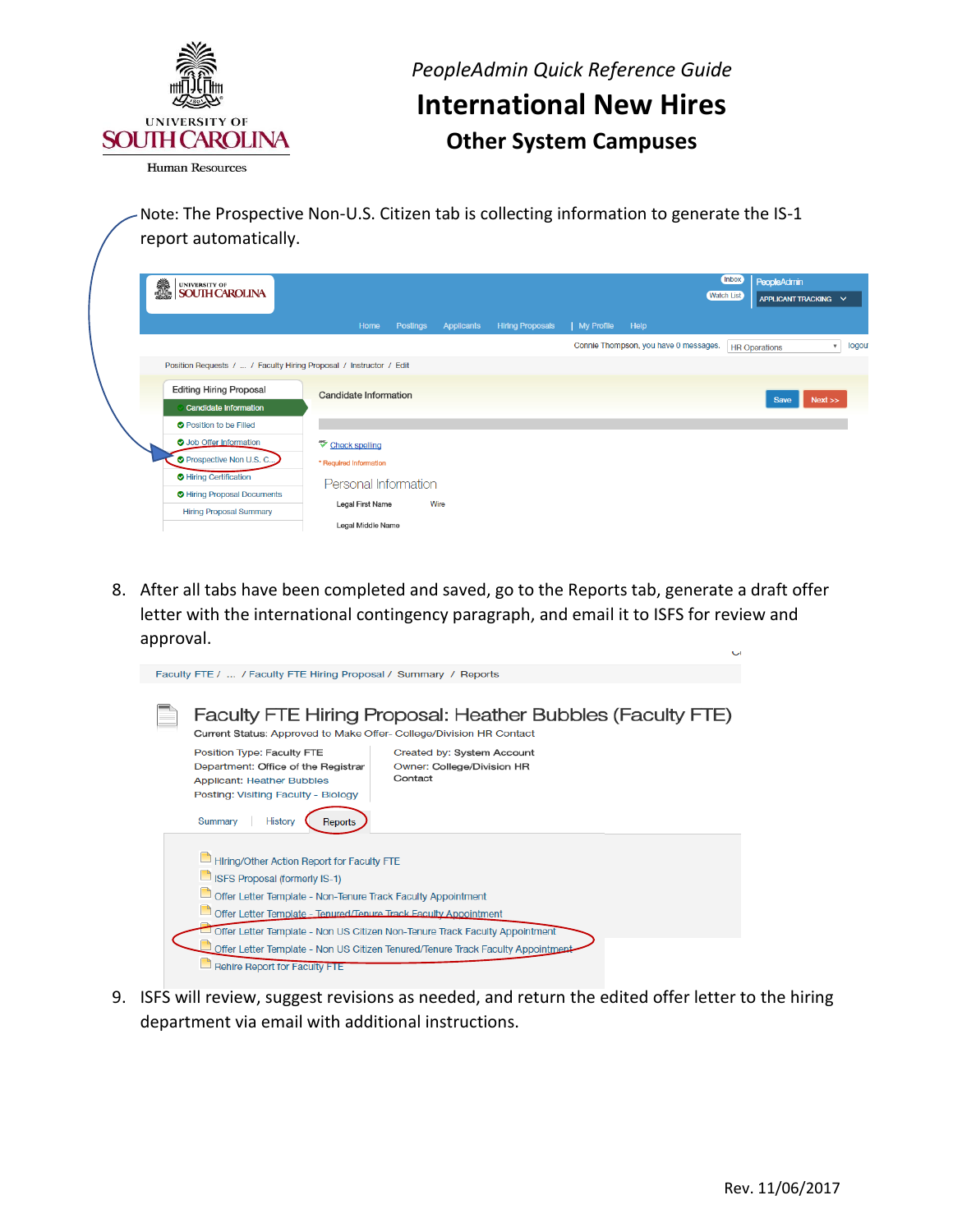

**Human Resources** 

- 10. Produce the final offer letter, obtain signature(s) in accordance with college/department guidelines, and deliver (U.S.P.S. mail, email, etc.) to the prospective employee for signature acceptance.
- 11. When the offer has been made and accepted, upload the Signed Offer and Acceptance Letter to the Hiring Proposal Documents, then move the Hiring Proposal through the workflow to Offer Accepted/Create Onboarding\*. This will transition the Hiring Proposal to HR Operations. Once approved, you will be notified that the Hiring Proposal is at the status of Hire Approved.

| <b>Editing Hiring Proposal</b>   | <b>Hiring Proposal Documents</b>                                                           | <b>Save</b> | $<<$ Prev     | Next                          |
|----------------------------------|--------------------------------------------------------------------------------------------|-------------|---------------|-------------------------------|
| Candidate Information            |                                                                                            |             |               |                               |
| Position to be Filled            |                                                                                            |             |               |                               |
| <b>O</b> Job Offer Information   | PDF conversion must be completed for the document to be valid when applicable.             |             |               |                               |
| Hiring Certification             | <b>Document Type</b>                                                                       | <b>Name</b> | <b>Status</b> | (Actions)                     |
| <b>Hiring Proposal Documents</b> | Hire Above Minimum Approval (for FTE, RGP and TL Staff Positions)                          |             |               | Actions $\vee$                |
| <b>Hiring Proposal Summary</b>   |                                                                                            |             |               |                               |
|                                  | Attestation of Hiring Process <required> for all FTE and RGP/TL POSITIONS</required>       |             |               | Actions $\vee$                |
|                                  | Adjusted State Service and/or Leave Accrual Date Calculation (For Division of HR Use Only) |             |               | Actions $\vee$                |
|                                  | <b>Supporting Documents</b>                                                                |             |               | Actions $\sim$                |
|                                  | Provost/President Approval (for FTE Faculty)                                               |             |               | Actions $\sim$                |
|                                  | Board of Trustees Approval (for FTE Faculty)                                               |             |               | Actions $\sim$                |
|                                  | Signed Offer/Acceptance Letter <required></required>                                       |             |               | Actions v                     |
|                                  | ACA Calculation Worksheet <required> for Adjunct Faculty and Temporary Staff</required>    |             |               | Actions $\mathbf{\mathsf{v}}$ |
|                                  |                                                                                            | <b>Save</b> | $<<$ Prev     | Next                          |

 \* **All international new hires at the Columbia campus will have the onboarding checklists assigned by ISFS** so that they may assist the candidate with completion of the assigned tasks. The other campuses will continue to assign International checklists to their new hires.

12. At that time, return to the individual's Hiring Proposal, and click **Create Onboarding Event**.

Faculty FTE / ... / William Franklin (Recommend for Hire) / Faculty FTE Hiring Proposal / Summary Faculty FTE Hiring Proposal: William Franklin (Faculty FTE) Current Status: Hire Approved **O** Create Onboarding Event Position Type: Faculty FTE Created by: Charlene Martin Department: Biological Sciences Owner: HR Operations  $(13010)$ Applicant: William Franklin Posting: Instructor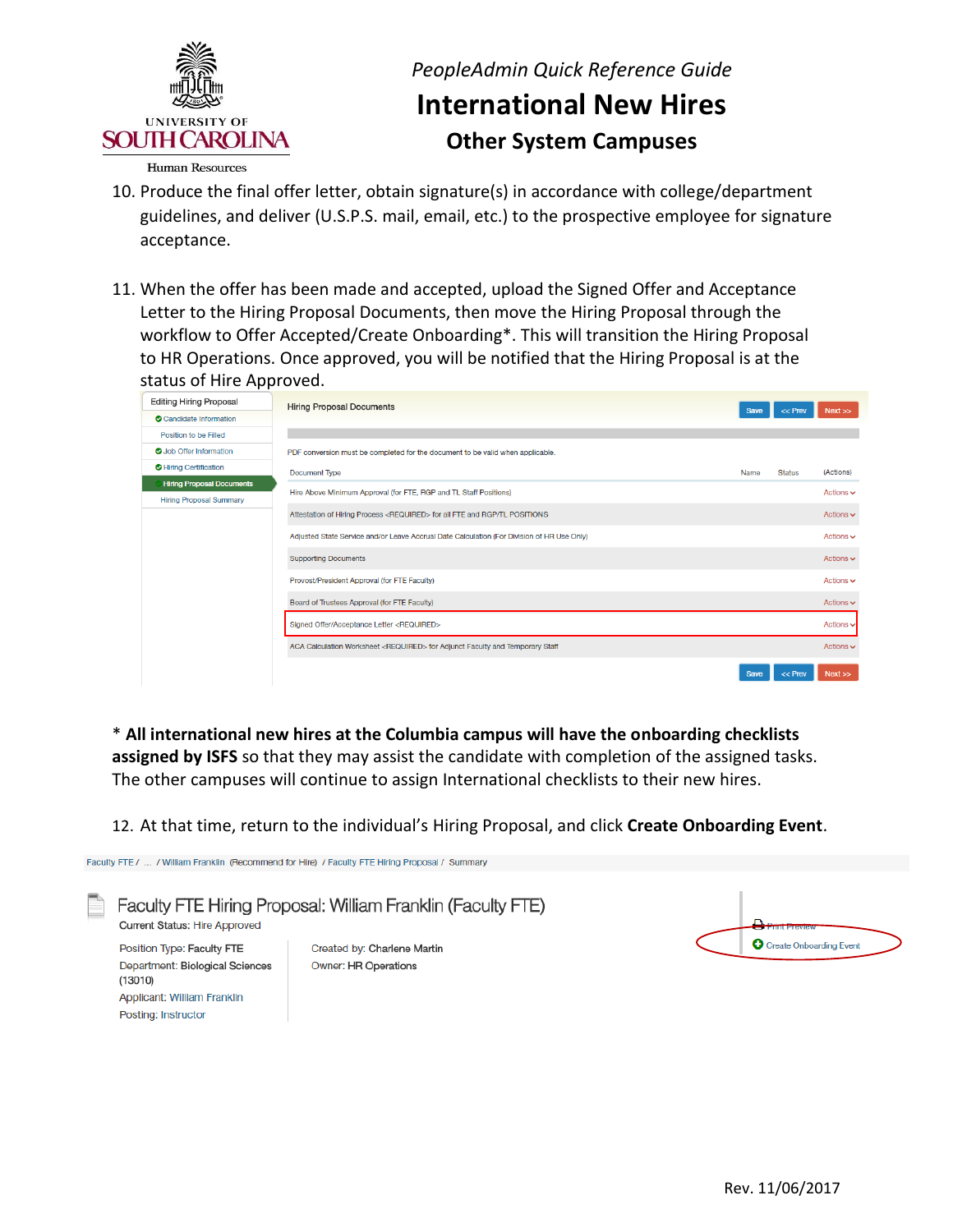

**Human Resources** 

- 13. Complete the Select Onboarding Checklist:
	- The First Name, Last Name, Personal Email, Street Address and Zip will populate from the Hiring Proposal.
		- $\triangleright$  Personal email address is a unique identifier between Applicant Tracking and Onboarding. It is important that you do not edit this data element.
	- $\div$  Employee ID = USC ID. A current employee or former employee of USC has an opportunity to enter this information on their application. If it is on their application, please be sure to add it to the Employee ID field. This is a unique identifier between  Applicant Tracking and Onboarding. **Do not enter N/A or any other value, except the USC ID (if the employee has one.)**
	- $\div$  Select the employee's supervisor from the dropdown.
	- ◆ In the Onboarding Checklist field, click Select Some Options from the dropdown of chec

| Employee ID<br><b>SSN</b><br>Supervisor<br><b>Stephen Cutler</b><br>$\overline{\mathbf{v}}$<br>Department<br>USC Aiken Humanities and Social Science<br>Position Type<br>۷<br><b>Faculty FTE</b><br><b>Onboarding Checklist</b><br>Campus<br>International<br>$\times$<br><b>Critical New Hire</b><br><b>Tasks</b><br>Faculty FTE New<br>Hire Tasks<br>$\times$<br><b>Due Date</b><br>11/06/2017<br>$\left($ | $\overline{\mathbf{x}}$ |
|--------------------------------------------------------------------------------------------------------------------------------------------------------------------------------------------------------------------------------------------------------------------------------------------------------------------------------------------------------------------------------------------------------------|-------------------------|
|                                                                                                                                                                                                                                                                                                                                                                                                              |                         |
|                                                                                                                                                                                                                                                                                                                                                                                                              |                         |
|                                                                                                                                                                                                                                                                                                                                                                                                              |                         |
|                                                                                                                                                                                                                                                                                                                                                                                                              |                         |
|                                                                                                                                                                                                                                                                                                                                                                                                              |                         |
|                                                                                                                                                                                                                                                                                                                                                                                                              |                         |
|                                                                                                                                                                                                                                                                                                                                                                                                              |                         |
|                                                                                                                                                                                                                                                                                                                                                                                                              |                         |
|                                                                                                                                                                                                                                                                                                                                                                                                              |                         |
|                                                                                                                                                                                                                                                                                                                                                                                                              |                         |
|                                                                                                                                                                                                                                                                                                                                                                                                              |                         |
|                                                                                                                                                                                                                                                                                                                                                                                                              |                         |
|                                                                                                                                                                                                                                                                                                                                                                                                              |                         |
|                                                                                                                                                                                                                                                                                                                                                                                                              |                         |

- contains critical information to hire the employee into the HR and Payroll system. If you have an opportunity to complete Section 2 of the I-9 prior to the employee's effective date of hire, we encourage you to do so; otherwise, please ensure Section 2 is completed timely.  $\triangleright$  Select Campus International Critical New Hire Checklist. This information
- $\triangleright$  Select the appropriate position specific checklist (e.g. Faculty FTE New Hire Tasks, or RGP/TL New Hire Tasks) and insurance benefits checklist, if RGP or TL, adjunct faculty or temporary staff and applicable. Refer to the **Onboarding** [Checklists Matrix,](http://www.sc.edu/about/offices_and_divisions/human_resources/docs/pa_onboarding_checklists_matrix.pdf) if you are uncertain which checklists to assign.